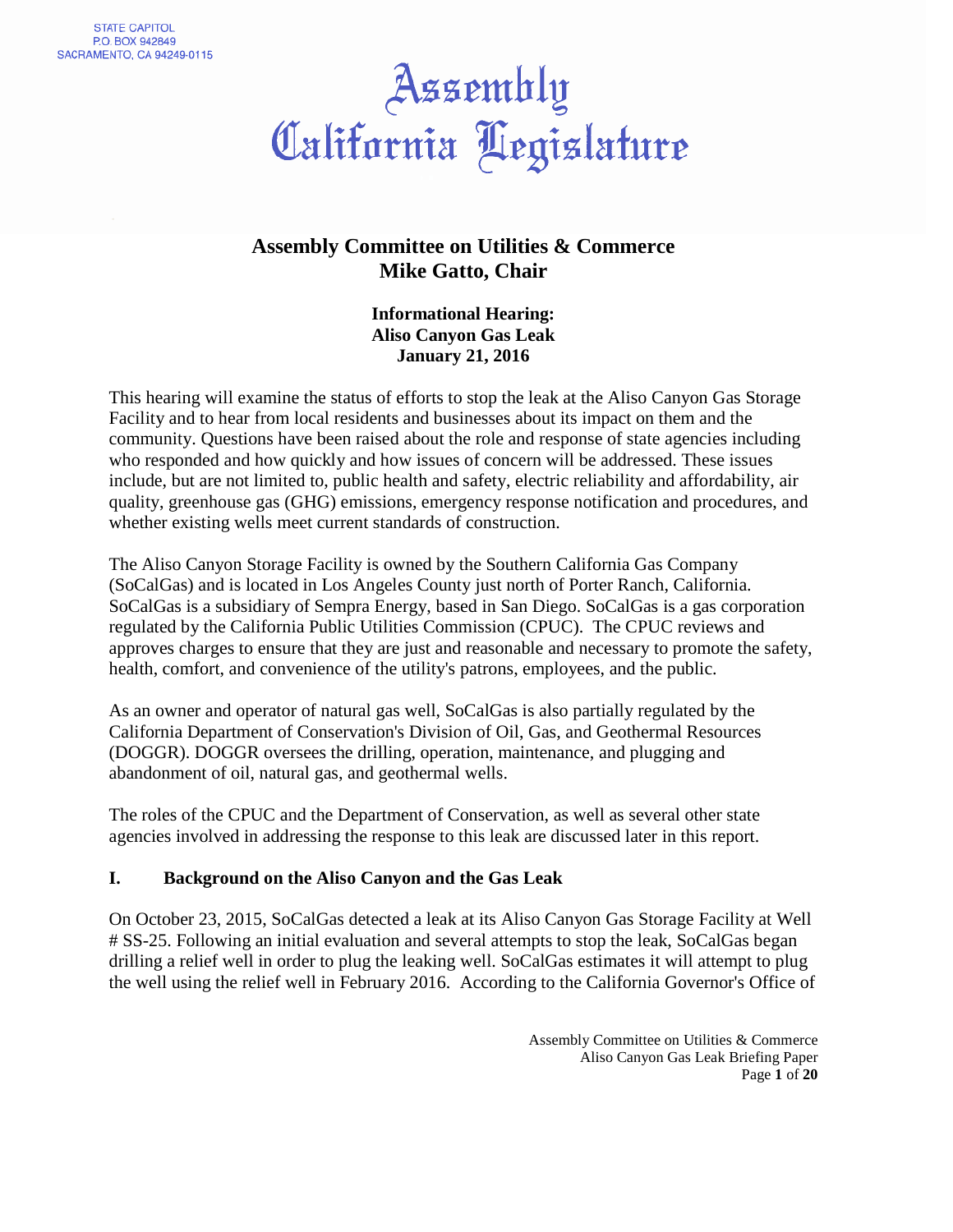Emergency Services (Cal OES), SoCalGas notified the State Warning Center on October 26, 2015, three days after first detecting the leak.

 The SS-25 well has a vertical depth of approximately 8,500 feet. SoCalGas made several attempts to stop the leak by plugging the well from the surface. . The initial attempts to plug the leak were to pump fluid down the well. When these attempts failed to stop the leak, SoCalGas began drilling a "relief well," to plug the leaking well from the bottom. SoCalGas is also constructing a second relief well in the event the first well is unable to facilitate stopping the leak.

 In addition to the relief well, SoCalGas is drawing down the volume of gas stored at Aliso Canyon in order to reduce the rate at which the well is leaking. According to SoCalGas, measured inventory of natural gas in the storage facility has been reduced from 77 billion cubic feet (bcf) to 32 bcf, as of January 11, 2016. Estimates of GHG emissions from the leak indicate that they are 23,400 kilograms per hour on January 8, 2016, down from a high estimate of 58,000 kilograms on November. 28, 2015.

 SoCalGas is currently providing temporary housing and offering air filtration and air purification systems for those affected by the gas leak. SoCalGas opened a community resource center located at Porter Ranch Town Center and provides weekly customer bulletins by mail and email, as well as calls and text notification for significant events, and has established a community advisory committee.

| <b>Chronology of Events</b> |                                                                                                                                                                                                                                                                            |  |  |
|-----------------------------|----------------------------------------------------------------------------------------------------------------------------------------------------------------------------------------------------------------------------------------------------------------------------|--|--|
| October 23, 2015            | Leak detected at Aliso Canyon Gas Storage Facility                                                                                                                                                                                                                         |  |  |
| November $1, 2015$          | Office of Environmental Health Hazard Assessment (OEHHA) begins air<br>sampling in Porter Ranch neighborhood                                                                                                                                                               |  |  |
| November 7, 2015            | The California Air Resources Board (CARB) begins aerial testing to<br>measure potential GHG emissions impacts from the Aliso Canyon gas<br>leak                                                                                                                            |  |  |
| December 4, 2015            | Relief well drilling begins                                                                                                                                                                                                                                                |  |  |
| January 6, 2016             | Governor issues Proclamation<br>(https://www.gov.ca.gov/news.php?id=19264) mobilizing relevant state<br>agencies and protecting ratepayers from costs related to the leak,<br>specifically:<br><b>Stopping the Leak:</b> All necessary and viable actions will be taken to |  |  |

 Assembly Committee on Utilities & Commerce Aliso Canyon Gas Leak Briefing Paper Page **2** of **20**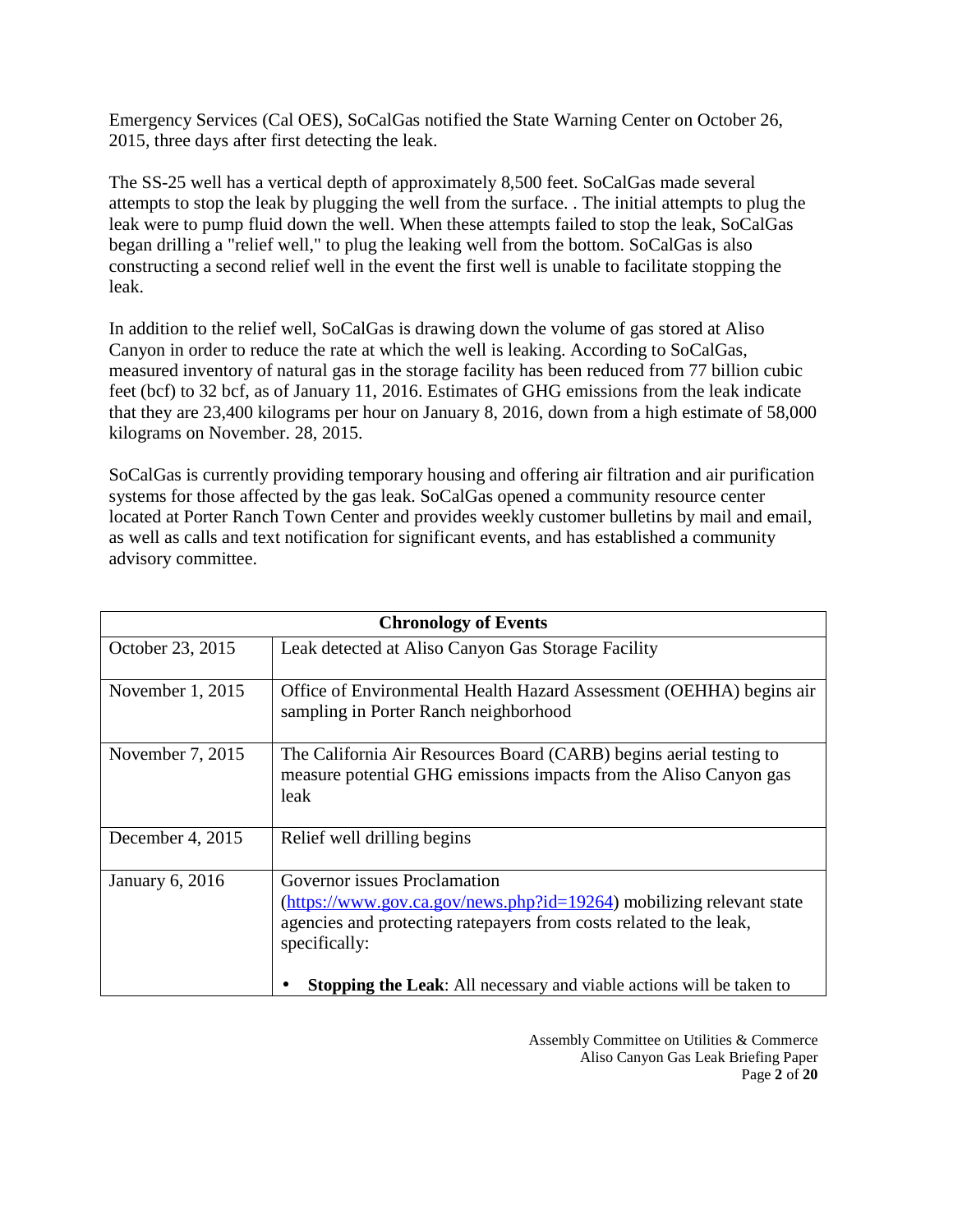| <b>Chronology of Events</b>                                                                                                                                                                                                                                                                                                                                                                                                                                                                                                                                                                                                                                                                                                                                                                                                                                                                                                                                                                                                                                                                |
|--------------------------------------------------------------------------------------------------------------------------------------------------------------------------------------------------------------------------------------------------------------------------------------------------------------------------------------------------------------------------------------------------------------------------------------------------------------------------------------------------------------------------------------------------------------------------------------------------------------------------------------------------------------------------------------------------------------------------------------------------------------------------------------------------------------------------------------------------------------------------------------------------------------------------------------------------------------------------------------------------------------------------------------------------------------------------------------------|
| ensure Southern California Gas Company: maximizes daily withdrawals<br>of natural gas from the Aliso Canyon Storage Facility for use or storage<br>elsewhere; captures leaking gas and odorants while relief wells are being<br>completed; and identifies how it will stop the gas leak if relief wells fail<br>to seal the leaking well, or if the existing leak worsens.                                                                                                                                                                                                                                                                                                                                                                                                                                                                                                                                                                                                                                                                                                                 |
| <b>Protecting Public Health and Safety:</b> The state will: continue its<br>prohibition against Southern California Gas Company injecting any gas<br>into the Aliso Canyon Storage Facility until a comprehensive review of<br>the safety of the storage wells and the air quality of the surrounding<br>community utilizing independent experts is completed; expand its real-<br>time monitoring of emissions in the community; convene an independent<br>panel of scientific and medical experts to review public health concerns;<br>and take all actions necessary to ensure the continued reliability of<br>natural gas and electricity supplies in the coming months.                                                                                                                                                                                                                                                                                                                                                                                                               |
| <b>Ensuring Accountability:</b> The California Public Utilities Commission<br>will ensure that Southern California Gas Company covers costs related<br>to the natural gas leak and its response, while protecting ratepayers; and<br>the state will develop a program to fully mitigate the leak's emissions of<br>methane funded by the Southern California Gas Company.                                                                                                                                                                                                                                                                                                                                                                                                                                                                                                                                                                                                                                                                                                                  |
| <b>Strengthening Oversight:</b> The state will promulgate emergency<br>regulations for gas storage facility operators throughout the state,<br>requiring: at least daily inspection of gas storage well heads using gas<br>leak detection technology such as infrared imaging; ongoing verification<br>of the mechanical integrity of all gas storage wells; ongoing<br>measurement of annular gas pressure or annular gas flow within wells;<br>regular testing of all safety valves used in wells; minimum and<br>maximum pressure limits for each gas storage facility in the state; a<br>comprehensive risk management plan for each facility that evaluates and<br>prepares for risks, including corrosion potential of pipes and equipment.<br>Additionally, the Division of Oil, Gas and Geothermal Resources, the<br>California Public Utilities Commission, the California Air Resources<br>Board and the California Energy Commission will submit to the<br>Governor's Office a report that assesses the long-term viability of natural<br>gas storage facilities in California. |
| And, at the direction of the Governor's Office of Emergency Services, all<br>state agencies will utilize state personnel, equipment, and facilities to<br>ensure a continuous and thorough state response to this incident. The<br>Governor's Office of Emergency Services will also provide frequent and                                                                                                                                                                                                                                                                                                                                                                                                                                                                                                                                                                                                                                                                                                                                                                                  |

 Assembly Committee on Utilities & Commerce Aliso Canyon Gas Leak Briefing Paper Page **3** of **20**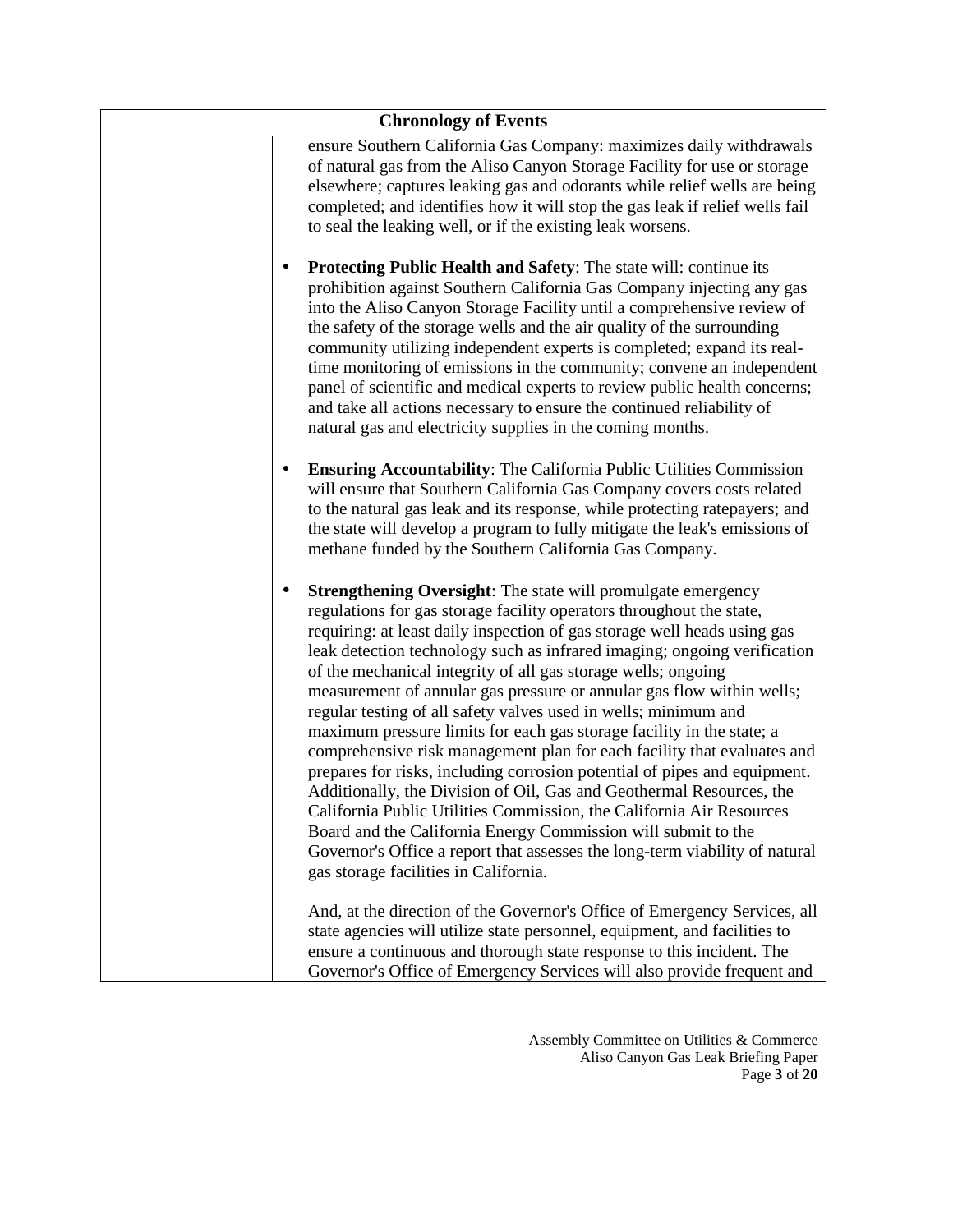| <b>Chronology of Events</b>                                                                                                                                         |
|---------------------------------------------------------------------------------------------------------------------------------------------------------------------|
| timely updates to residents affected by the natural gas leak and the<br>appropriate local officials, including convening community meetings in<br>the coming weeks. |

#### **II. Background on Gas Storage Facilities in California**

 There are a number of gas storage facilities operating in California. Natural gas storage is used to ensure that sufficient supplies of natural gas are available to meet variable seasonal demand for natural gas. The Federal Energy Regulatory Commission publishes an Energy Primer<sup>i</sup> and a few excerpts from this Primer can help provide some context for why natural gas is stored:

- Retail consumers have few options for storing natural gas and electricity. For natural gas, large consumers and entities that sell to retail consumers may be able to store gas, but smaller consumers do not have this option. Without storage, consumers cannot buy when prices are low and use their stored product when prices rise. This limits consumers' response to changes in prices.
- Because consumers have limited ability to reduce demand, supply must match demand instantaneously, in all locations.
- For natural gas, this means production, pipelines and storage need to be sized to meet the greatest potential demand, and deliveries need to move up and down to match changes in consumption. Natural gas has underground and above-ground storage options and" linepack," which involves raising the pressure in a pipeline to pack more molecules into the same space.
- Natural gas flows through a pipeline at velocities averaging 25 mph, depending on the pipeline and the configuration of related facilities, so new supply can take hours or days to reach its destination. That increases the value of market-area storage, which vastly reduces the distance and time needed for gas to reach consumers.

 Natural gas is an odorless, flammable gas consisting primarily of methane. It also contains hydrogen sulfide, sulfur dioxide, benzene, toluene, ethylbenzene, and xylenes in small amounts. Mercaptan is added to natural gas in order to aid in the detection of natural gas by smell. Mercaptan is an organic substance that is one of the chemicals responsible for bad breath and flatulence (Some people can detect the presence of mercaptan in their urine after eating asparagus). The product SoCalGas uses to scent natural gas contains the sulfur compounds tetrahydrothiophene and tertiary-butyl mercaptan. Radon gas is naturally present in geologic formations and may be present as a result of the leak.

> Assembly Committee on Utilities & Commerce Aliso Canyon Gas Leak Briefing Paper Page **4** of **20**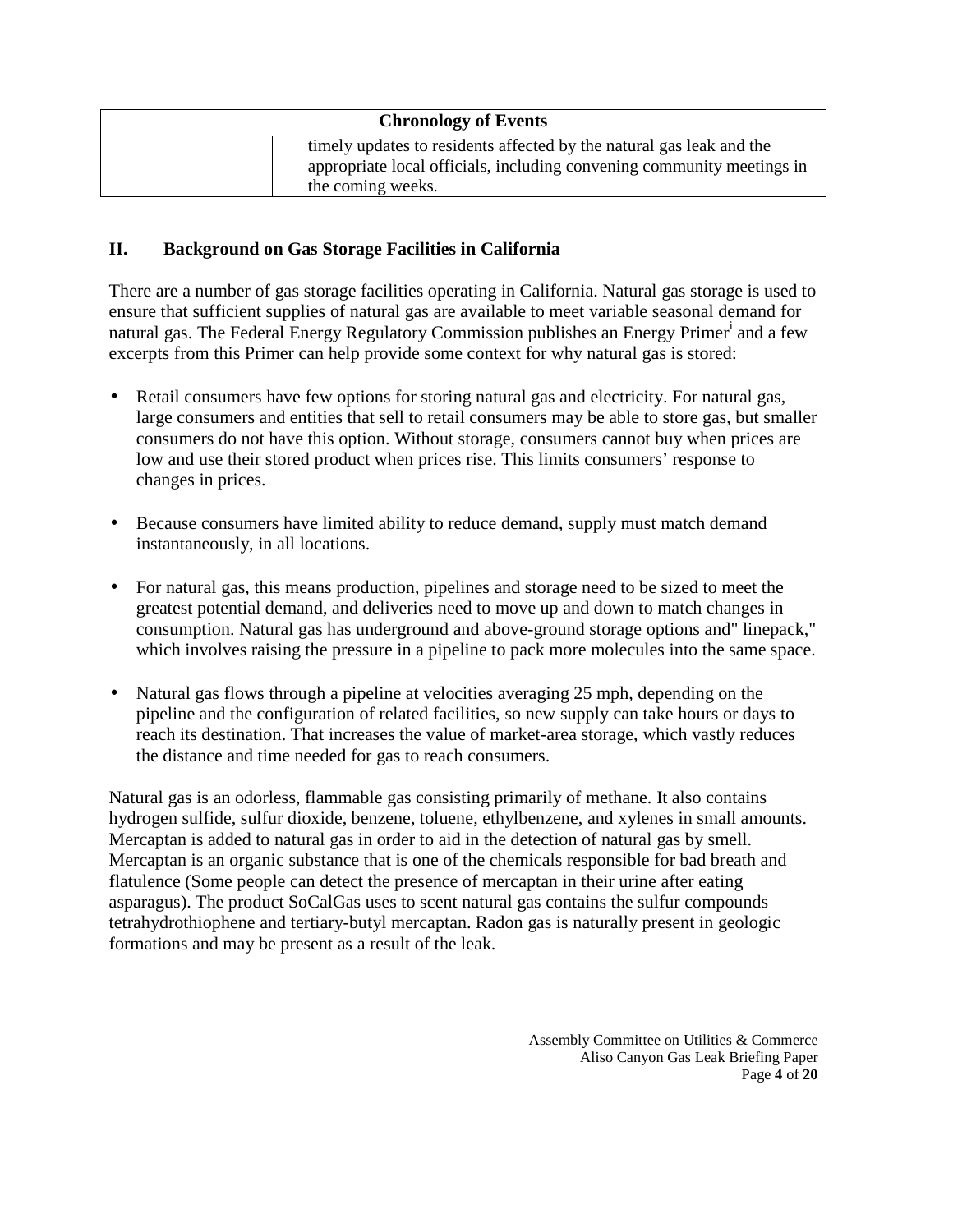Natural gas is used by residential, commercial, and industrial customers on a daily basis for cooking, water heating, heating, and manufacturing processes. In addition, natural gas is used to generate electricity in California.

 Gas is delivered via pipelines to gas storage facilities, which store the gas until it is used. Gas storage facilities located in California provide an important hedge against shortages of natural gas supplies, providing both supply and price stability.

 California has a number of gas storage facilities in operation, as shown in Table 1. Each has varying levels of construction dates, well casing and safety valve construction, storage capacity, reservoir depths, and maximum withdrawal rates.

> Assembly Committee on Utilities & Commerce Aliso Canyon Gas Leak Briefing Paper Page **5** of **20**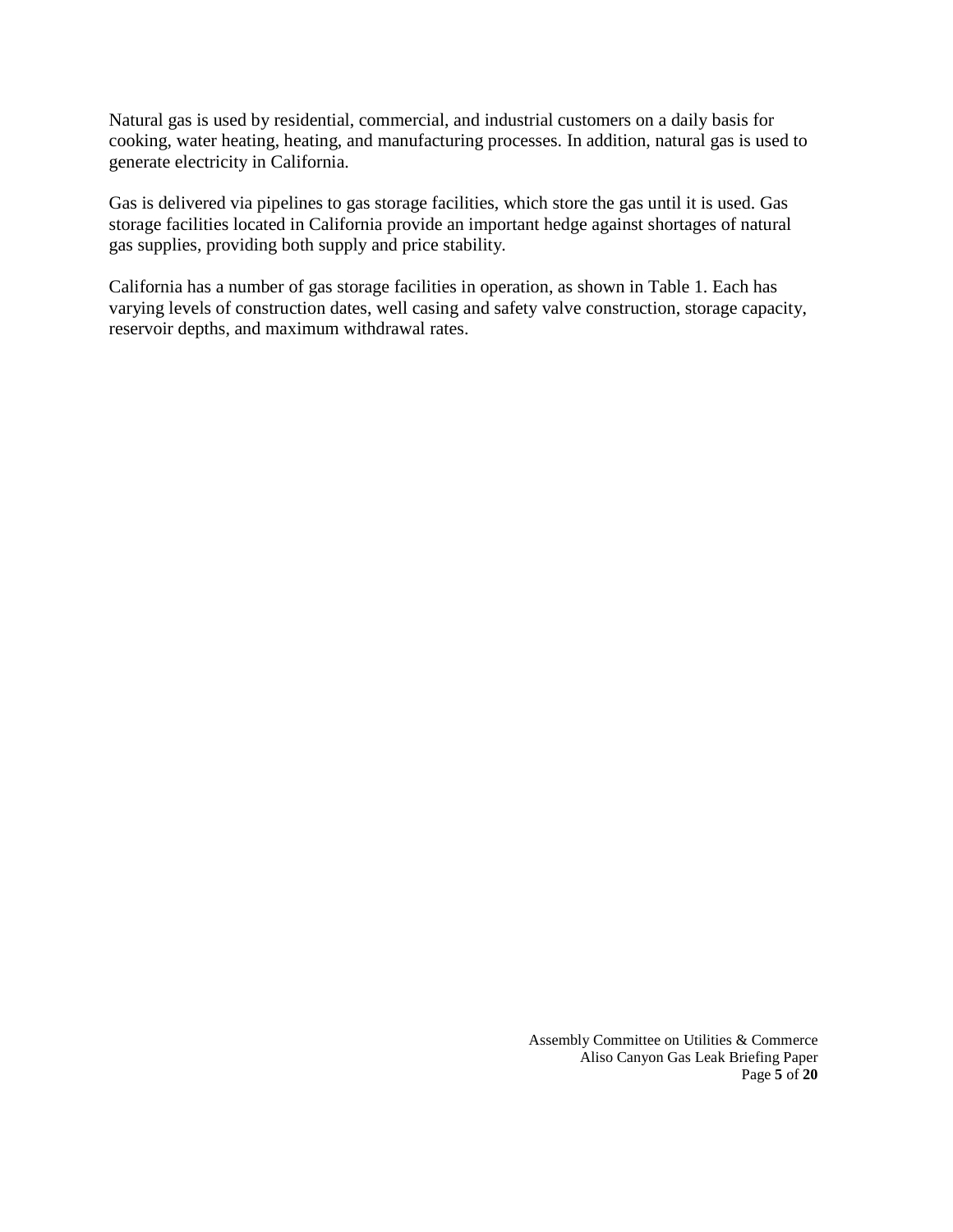| County               | <b>Field Name</b>     | Operator                         | <b>Active Well</b><br>Count | <b>Working Capacity</b><br>(Mcf) | <b>Max Daily</b><br><b>Delivery</b><br>(Mcf) |
|----------------------|-----------------------|----------------------------------|-----------------------------|----------------------------------|----------------------------------------------|
|                      |                       |                                  |                             |                                  |                                              |
| Los Angeles          | Playa del Rey         | So Cal Gas                       | 22                          | 2,400,000                        | 480,000                                      |
| Los Angeles          | Aliso Canyon          | So Cal Gas                       | 92                          | 86,000,000                       | 1,860,000                                    |
| Los Angeles          | Honor Rancho          | So Cal Gas                       | 32                          | 24,200,000                       | 1,000,000                                    |
| Santa<br>Barbara     | La Goleta Gas         | So Cal Gas                       | 17                          | 21,500,000                       | 420,000                                      |
| Madera               | <b>Gill Ranch Gas</b> | Gill Ranch Storage<br><b>LLC</b> | 12                          | 2,000,0000                       | 650,000                                      |
| <b>Butte</b>         | Wild Goose Gas        | Wild Goose Storage<br><b>LLC</b> | 17                          | 75,000,000                       | 950,000                                      |
| Colusa               | <b>Princeton Gas</b>  | <b>Central Valley Gas</b>        | $\overline{8}$              | 11,000,000                       | 300,000                                      |
| Contra<br>Costa      | Los Medanos<br>Gas    | PG&E                             | 20                          | 17,946,000                       | 400,000                                      |
| San Joaquin          | Lodi Gas              | Lodi Gas Storage                 | 9                           | 8,500,000                        | 250,000                                      |
| San Joaquin          | Lodi Gas              | Lodi Gas Storage                 | 8                           | 8,500,000                        | 250,000                                      |
| San<br>Joaquin       | McDonald<br>Island    | PG&E                             | 81                          | 82,000,000                       | 1,680,000                                    |
| Solano               | Kirby Hill Gas        | Lodi Gas Storage                 | 9                           | 10,000,000                       | 200,000                                      |
| Solano               | Kirby Hills Gas       | Lodi Gas Storage                 | 9                           | 5,000,000                        | 50,000                                       |
| Yolo                 | Pleasant Creek<br>Gas | PG&E                             | $\overline{7}$              | 2,250,000                        | 70,000                                       |
| <b>Counties</b><br>9 | 12 Fields             | 6<br><b>Operators</b>            | 343 Active<br>Wells         |                                  |                                              |

 **Table 1: Active Gas Storage Wells in California** 

*Sources: California Department of Conservation, January 2016, Energy Information Administrationii* 

#### **III. Natural Gas Uses and Sources in California**

#### a. Statewide Natural Gas Uses

 The primary use of natural gas in homes and businesses is for heating, water heating, and cooking. Industrial uses include on-site power generation, heat for industrial processes (such as kilns). Natural gas is also used in substantial amounts for generating electricity in California. Table 2 provides an overview of the amount of natural gas that is used in

> Assembly Committee on Utilities & Commerce Aliso Canyon Gas Leak Briefing Paper Page **6** of **20**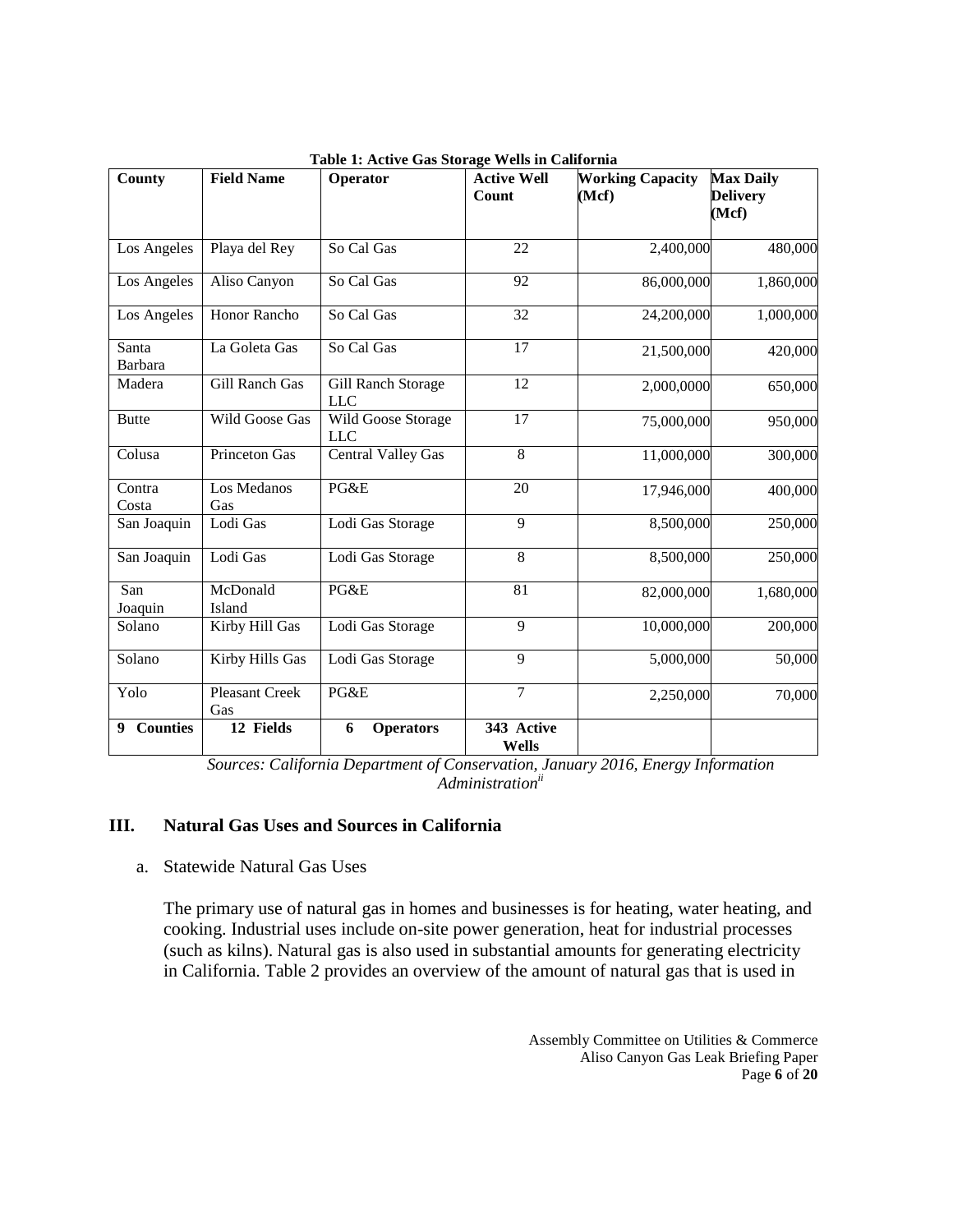California for various types of customers. Table 3 breaks down average natural gas use in typical homes.

| Tubic 2. Futurul Oub Demana in Cambrina by End Obe Hom 2010 to 2012 |      |      |      |
|---------------------------------------------------------------------|------|------|------|
| Natural Gas Demand by End Use (Billions of cubic feet)              | 2010 | 2011 | 2012 |
| per year)                                                           |      |      |      |
| Residential                                                         | 509  | 519  | 485  |
| Commercial                                                          | 199  | 201  | 201  |
| Industrial                                                          | 548  | 559  | 577  |
| <b>Natural Gas Vehicles</b>                                         | 18   | 16   | 17   |
| <b>Electric Power Generation</b>                                    | 922  | 796  | 1032 |
| Total Natural Gas Demand                                            | 2196 | 2091 | 2313 |

 **Table 2: Natural Gas Demand in California by End Use from 2010 to 2012** 

 *Source: California Energy Commissioniii* 



 **Table 3: Residential Natural Gas Consumption in 2012** 

 *Source: California Energy Commissioniv* 

b. Statewide Sources of California's Natural Gas

 California relies on natural gas from in-state and out-of-state resources. Figure 1 shows California's demand for natural gas from various North American locations.

> Assembly Committee on Utilities & Commerce Aliso Canyon Gas Leak Briefing Paper Page **7** of **20**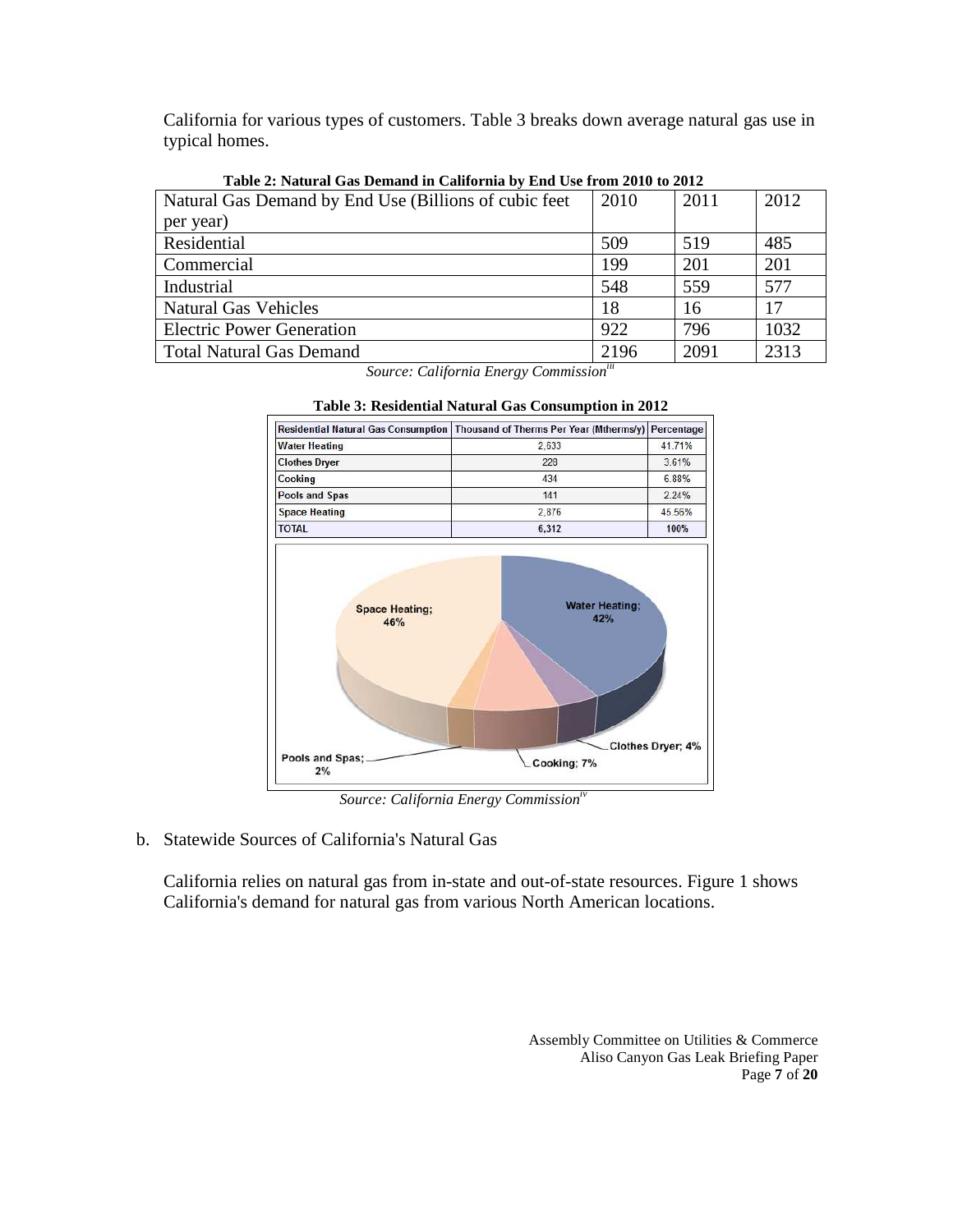

*Source: California Energy Commission*<sup>*r*</sup>

 The California Energy Commission (CEC) prepares a forecast of natural gas demand and examines the potential demand for natural gas in California using scenarios of high demand, mid-demand, and low demand between now and 2030. According to the CEC's  *2015 Staff Draft Natural Gas Outlook* report*,* total demand for natural gas is forecasted to grow by as much as 18% between now and 2030 if demand for natural gas is high or decrease 8% to 13% (between now and 2030 if demand for natural gas is low or moderate.

moderate.<br>The CEC report also points out that:

- California has 13 operating natural gas storage facilities, all of which are depleted oil or gas production fields. The total current working gas capacity of these facilities is 349.3 billion cubic feet, with a maximum daily delivery of 8.56 billion cubic feet when the fields are full. These storage facilities, however, cannot all deliver at the maximum rate at any one time. In addition, some operate for purposes of supplier price arbitrage and others for utility reliability.<sup>vi</sup>
- California imports about 90 percent of its natural gas demand, and staff expects imports to be about 98 percent in 2025.
- c. Southern California Gas Company Customers

 Southern California Gas deliveries, as a percent of total delivered gas end use are shown in Table 4.

> Assembly Committee on Utilities & Commerce Aliso Canyon Gas Leak Briefing Paper Page **8** of **20**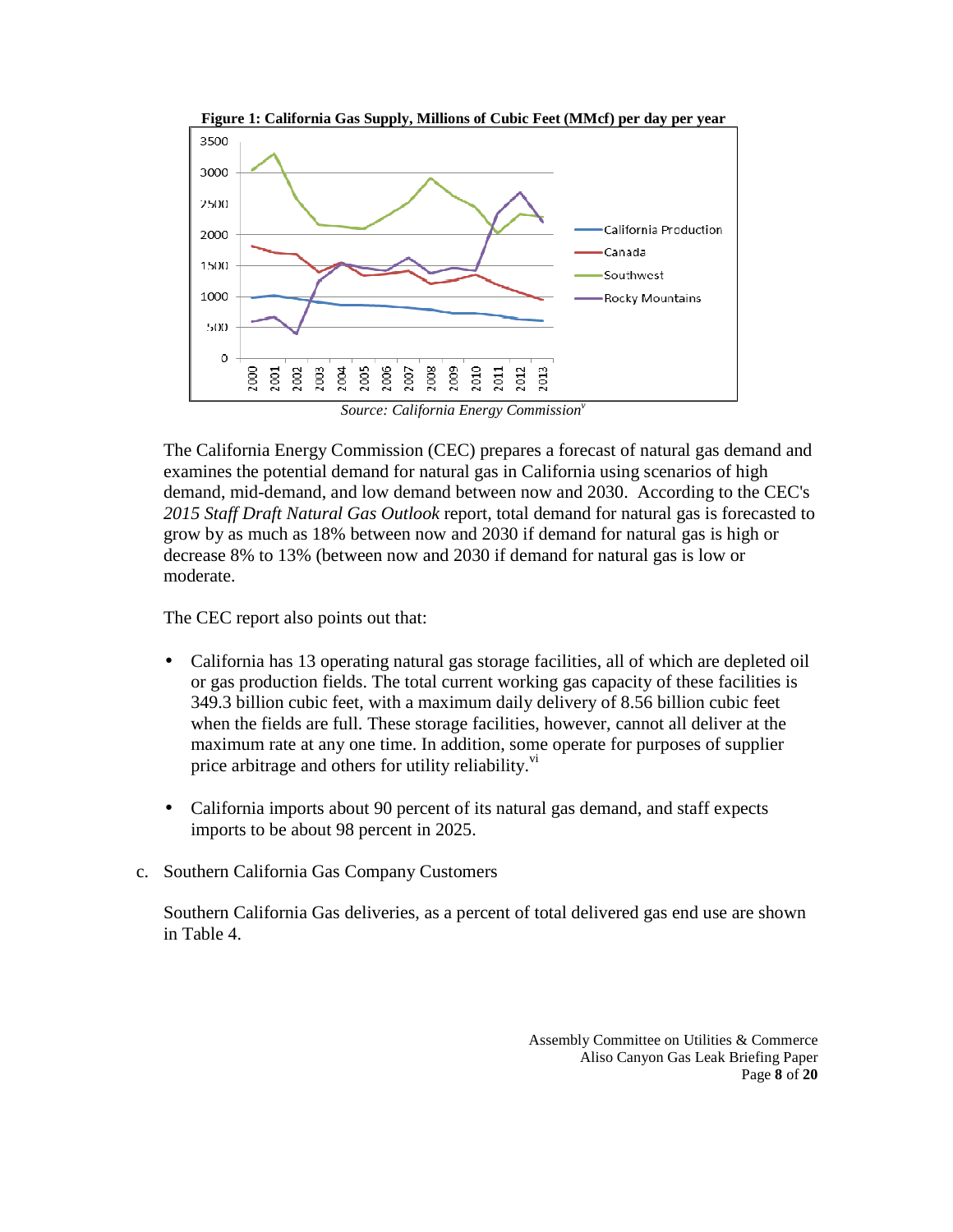| <b>Customer Sector</b>              | Percent of Total      | <b>Number of Customers</b> |
|-------------------------------------|-----------------------|----------------------------|
|                                     | Delivered Gas End Use |                            |
|                                     | $\%$                  |                            |
| <b>Electric Generation</b>          | 27                    | 52                         |
| Commercial/Industrial               | 25                    | 209,000                    |
| Residential                         | 24                    | 5,500,000                  |
| Wholesale                           | 16                    |                            |
| Refineries                          |                       | 34                         |
| <b>Natural Gas Vehicle Stations</b> |                       | 312                        |

 **Table 4: Southern California Gas Company Deliveries** 

#### **IV. SoCalGas Storage Well Integrity Proposal**

 The gas wells at each of SoCalGas' Storage Facilities are of varying ages. According to SoCalGas' testimony in its 2014 General Rate Case Application to the CPUC, "Aliso Canyon began storage operations in 1973, although many of its wells date back to the 1940s." Their other storage facilities also date back to the 1940s and some have similarly older wells.

 In this application, SoCalGas filed a request to establish a Storage Integrity Management Program (SIMP). In SoCalGas' testimony, it states:<sup>vii</sup>

 "While we have historically managed risk at our storage facilities by relying on more traditional monitoring activities and identification of potential component failures, we believe that it is critical that we adopt a more proactive and in-depth approach. Historically, safety and risk considerations for wells and their associated valves and piping components have not been addressed in past rate cases to the same extent that distribution and transmission facilities have been under the Distribution and Transmission integrity management programs."

Furthermore, SoCalGas also states elsewhere in this testimony:

 "The SIMP would launch an accelerated and robust assessment of the inspected storage well facilities (approximately 50% of the SoCalGas wells) over the rate case period. The initial SIMP work, which will likely target wells older than fifty years of age, would enhance ongoing safety, system integrity, support reliability of service, and provide additional confidence that wells, down-hole equipment, and associated pipe laterals maintain their compliance with DOGGR regulations."

Specific to Aliso Canyon, SoCalGas states:

 Assembly Committee on Utilities & Commerce Aliso Canyon Gas Leak Briefing Paper Page **9** of **20**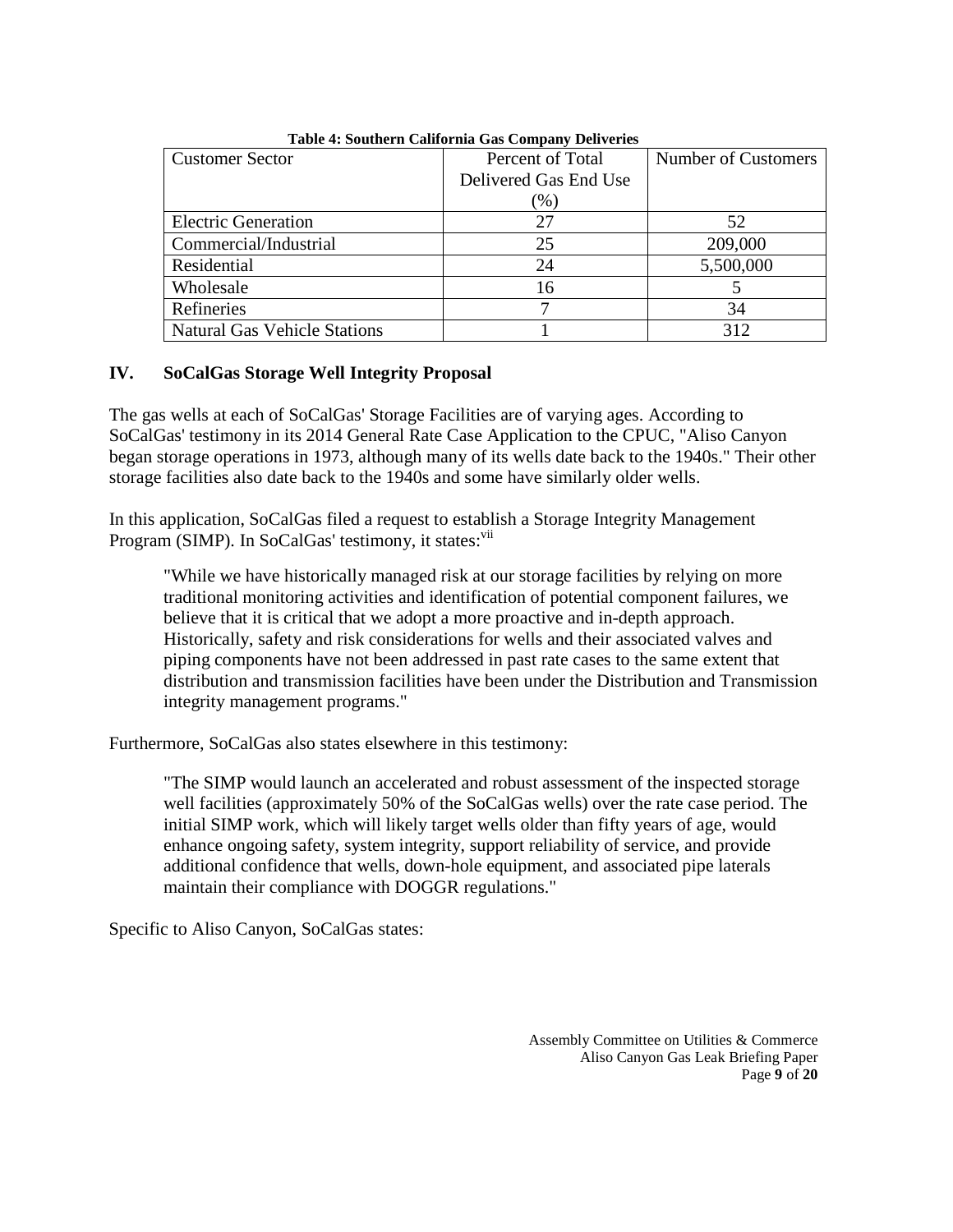"Presently, most major O&M [Operation and Maintenance] and capital funded activities conducted on storage wells are typically reactive-type work, in response to corrosion or other problems identified through routine pressure surveillance and temperature surveys. For example in 2008 at Aliso Canyon, it was discovered during routine weekly pressure surveillance that the surface annulus of well Porter 50A had a pressure of over 400 psig [pounds per square inch gauge]. In most cases, situations like this can be indicative of production casing leaks from either internal or external corrosion where high pressure gas can migrate to the surface in a matter of hours. External corrosion has also been observed in other wells at the field.

 Routine surveillance and temperature survey work identifies problems that have already occurred, and well integrity may have already been severely compromised requiring immediate attention to maintain safety, integrity and reliability. For example in 2013, again at Aliso Canyon, two wells were found to have leaks in the production casing at depths adjacent to the shallower oil production sands. In these situations, there was no evidence of the leaks at the surface or surface casing."

 *Note: SoCalGas immediately took the well named Porter 50A out of service* 

SoCalGas also states that:

 "Reactive-type work in response to identified safety-related conditions observed as part of routine operations has increased in recent years. In fact, a negative well integrity trend seems to have developed since 2008. The increasing number of safety and integrity conditions summarized in Table PEB-8 below is attributed primarily to the frequency of use, exposure to the environment, and length of time the wells have been in service."

> Assembly Committee on Utilities & Commerce Aliso Canyon Gas Leak Briefing Paper Page **10** of **20**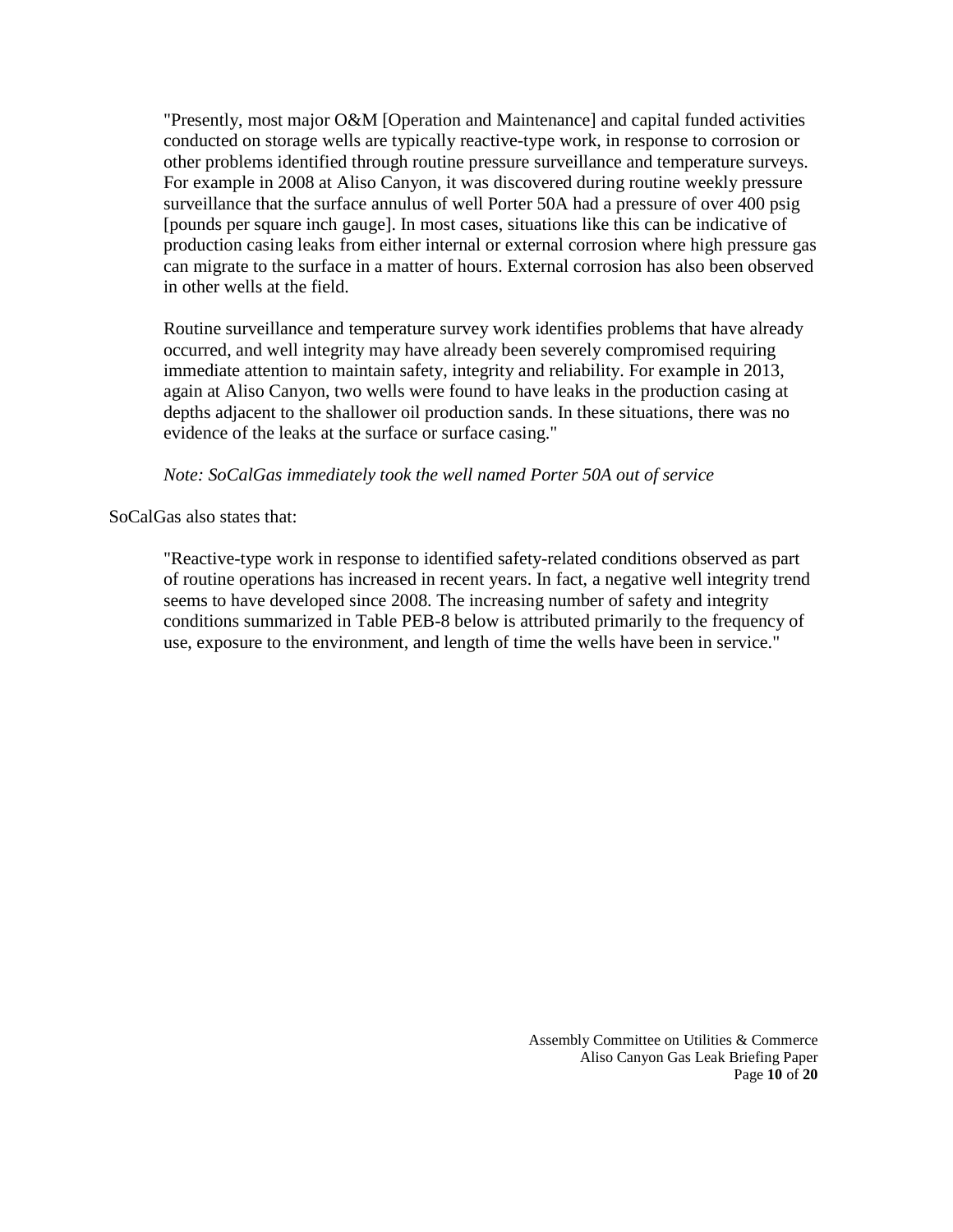|      |      |      | Year |      |      |
|------|------|------|------|------|------|
| 2008 | 2009 | 2010 | 2011 | 2012 | 2013 |
|      |      |      | 2    | 3    | 2    |
|      |      | 5    | 3    | 3    | 4    |
|      |      |      | 2    |      | 2    |
|      |      |      |      |      |      |
| 2    |      |      |      | 2    |      |
|      |      |      |      |      |      |

## Table PFR &

 The following excerpt discusses additional issues with the condition of existing wells at SoCalGas Storage facilities:

 "Ultrasonic surveys conducted in storage wells as part of well repair work from 2008 to 2013 identified internal/external casing corrosion, or mechanical damage in 15 wells. External casing corrosion has been observed at relatively shallow depths in the production casing, and at deeper intervals near the Aliso Canyon shallow oil production zone at which is being water-flooded. Internal mechanical wear has been observed in production casings, likely as a result of drilling operations that took place when the well was originally drilled. In addition, external tubing corrosion has been observed on tubing in the joint above the packer most likely as a result of stagnant fluid.

 In addition to the 36 well-related conditions presented in Table 8, and the corrosion or mechanically damaged wells that were previously identified, SoCalGas has 52 storage wells in service that are more than 70 years old. Half of the 229 storage wells are more than 57 years old as of July 2014. Figure PEB-5 below displays the age distribution visually. "

> Assembly Committee on Utilities & Commerce Aliso Canyon Gas Leak Briefing Paper Page **11** of **20**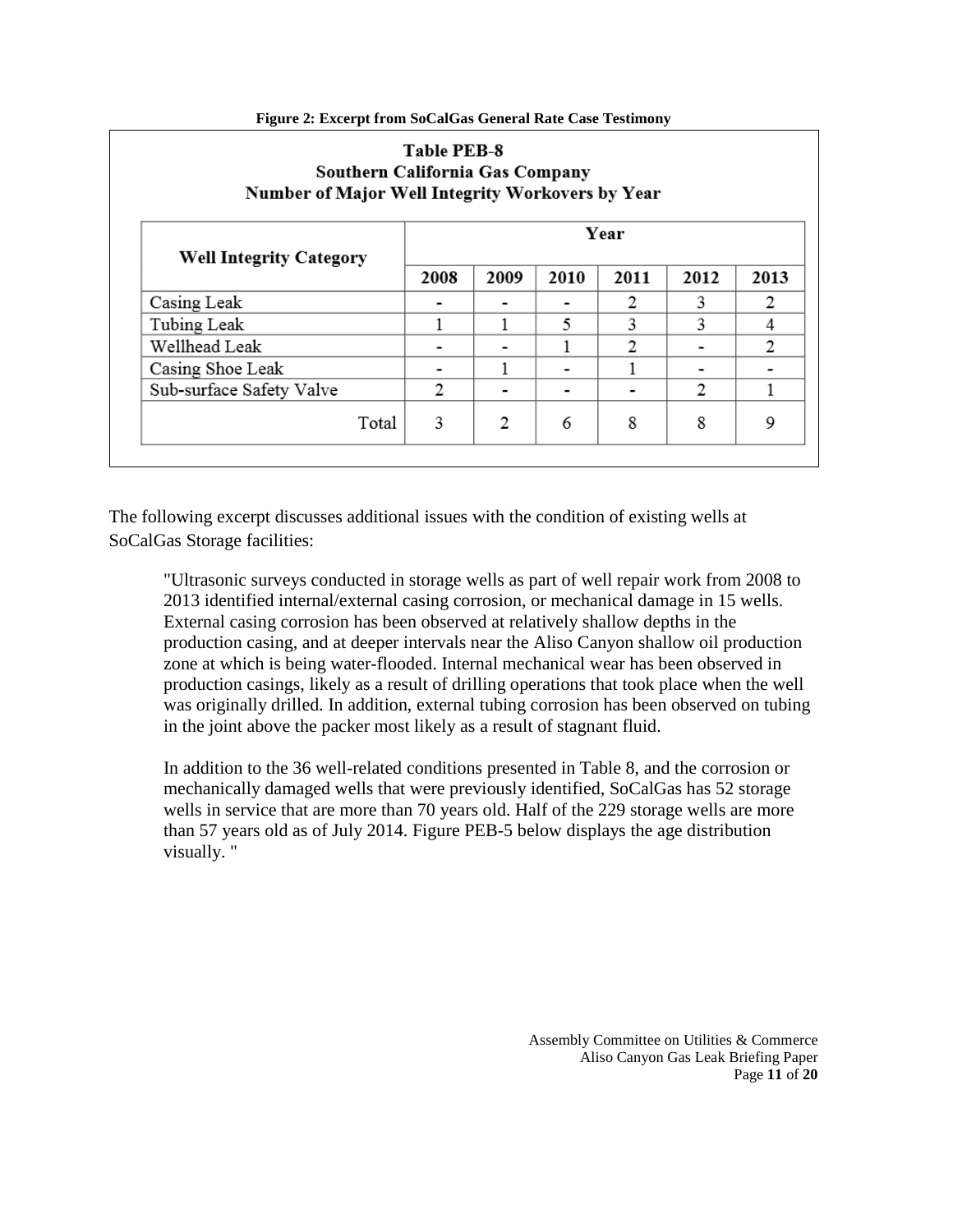

#### **V. Issues of Concern**

 A number of issues have been raised by numerous stakeholders including, most importantly, the community directly affected by the leak: Porter Ranch. A definitive assessment of the impacts of the leak, and how to mitigate them, cannot be determined until after the leak is plugged and investigations are completed. Below is list of a few of the concerns raised regarding the leak:

- a. Public Health and Safety What are the short term and long term health impacts resulting from this leak and the ongoing operation of the storage facility?
- b. Electric Reliability and Affordability What are the short term and long term impacts of the reliability of gas storage to provide natural gas to electric generation facilities in the local region?
- c. Air Quality What are the short and long term impacts on air quality in the region?

 Assembly Committee on Utilities & Commerce Aliso Canyon Gas Leak Briefing Paper Page **12** of **20**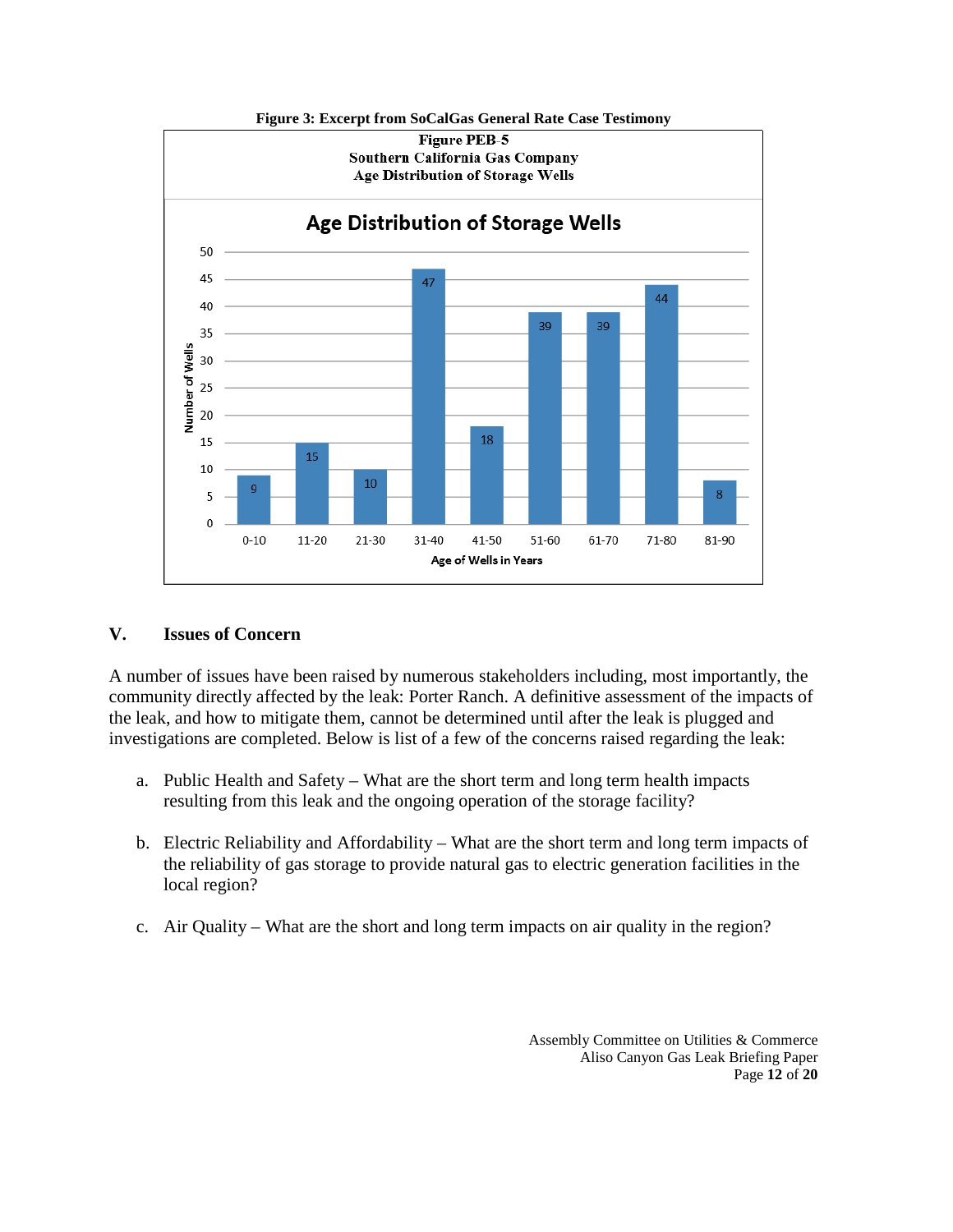- d. GHG Emissions What are the immediate and ongoing impacts of increased GHG emissions?
- e. Emergency Response Notification and Response Do operators of natural gas storage facilities have adequate emergency notification and response programs in place? How effectively do they communicate with local emergency responders? Are emergency responders sufficiently prepared for incidents involving natural gas storage facilities?
- f. Safety Standards for Existing Natural Gas Storage Wells Do existing gas storage wells meet safety standards? Do older wells have adequate safety features to prevent or mitigate against well failures that could result in uncontrolled leaks?
- g. Economic Impacts What are the economic impacts as a result of the natural gas leak, particularly small businesses and service industries in and around the Porter Ranch region?
- h. Possible Gaps in State Oversight of Natural Gas Storage Facilities Do existing laws and regulations provide adequate oversight of natural gas storage facilities? Are safety sufficiently communicating concerns about safety with each other? regulations sufficiently enforced for natural gas storage wells? Are state agencies

#### **VI. State Agency Oversight of Gas Storage Facilities**

The agencies involved in oversight of the Aliso Canyon Gas Leak are summarized below:

- DOGGR within the Department of Conservation has launched an investigation to determine the cause of the gas leak and whether any regulatory or statutory violations occurred. This investigation will include studying the inner workings of the leaking well.
- The CPUC has launched a staff investigation of SoCalGas' actions before and after the incident, including whether proper public notification was provided and maintenance of the gas storage field in general. CPUC staff also requested information from the company on the costs of containing the leak. The CPUC website, with links to all of the agencies and more detailed information on the incident can be found at: http://www.cpuc.ca.gov/aliso/.
- CARB is monitoring total methane emissions-a powerful GHG- over the duration of the leak using measurements from the ground, airplane and satellites. The air board also has directed the SoCalGas to provide its data on the volumes of gas within the storage field in order to refine its estimates on total emissions.

 Assembly Committee on Utilities & Commerce Aliso Canyon Gas Leak Briefing Paper Page **13** of **20**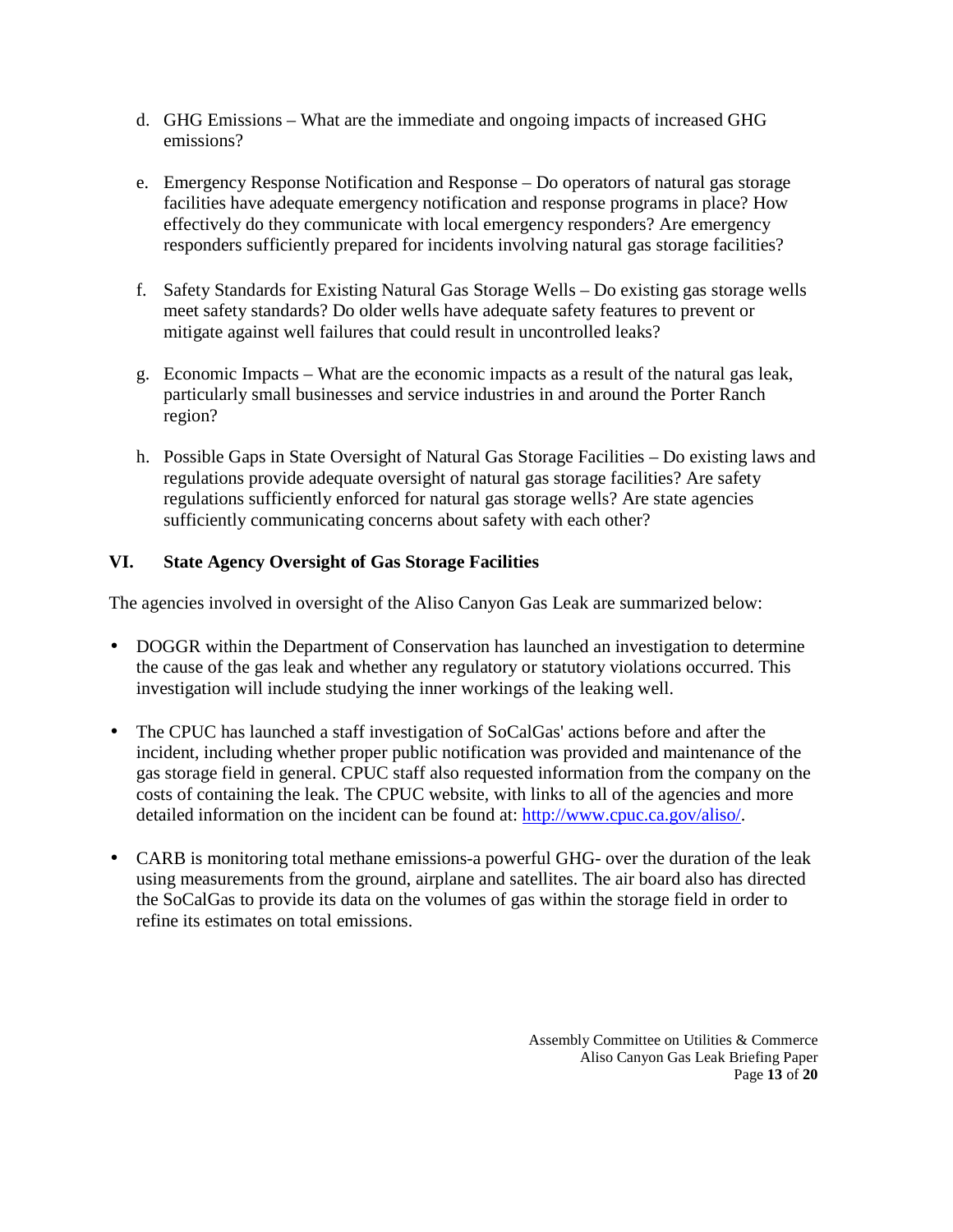- OEHHA with the California Environmental Protection Agency has reviewed air quality data collected in the community closest to the leaking well to confirm that actions ordered by local public health agencies are adequate to protect public health.
- The Division of Occupational Safety and Health (Cal/OSHA) within the Department of Industrial Relations has monitored the well breach site to ensure worker safety and compliance with workplace safety laws and regulations.
- The CEC is coordinating with the CPUC to ensure adequate energy supplies for homes and businesses through the winter.
- Cal OES has established an incident command structure to enable a systematic, coordinated response by all local, state and federal agencies. This effort includes an incident command post on-site at Aliso Canyon staffed by SoCalGas and other agency experts and representatives. Cal OES also is coordinating information sharing among governmental agencies.

 In 1994, the California Legislature passed Assembly Bill 3261 providing oversight authority to the California Department of Conservation with respect to safety jurisdiction over pipelines that are integrally associated with oil and gas production and lie within oil and gas fields. Consequently, both the CPUC and the Department of Conservation have jurisdiction over the safety of certain natural gas pipelines (e.g., gathering systems) located in oil and gas fields. The agencies executed a Memorandum of Agreement to clarify regulatory responsibilities. (A copy of the agreement is included with this briefing paper and posted on the committee website). It is unclear the extent to which the Department of Conservation and the CPUC have been conferring with each other with respect to safe operation of gas storage facilities and, more specifically, safety requirements for gas wells.

 According to DOGGR, they do not usually participate in CPUC proceedings. Prior to the leak DOGGR was in the process of updating underground injection control regulations, which includes underground gas storage facilities. The DOGGR "renewal Plan for Oil and Gas, released in August of last year, contemplated a wider review of all Underground Injection Control rules.

> Assembly Committee on Utilities & Commerce Aliso Canyon Gas Leak Briefing Paper Page **14** of **20**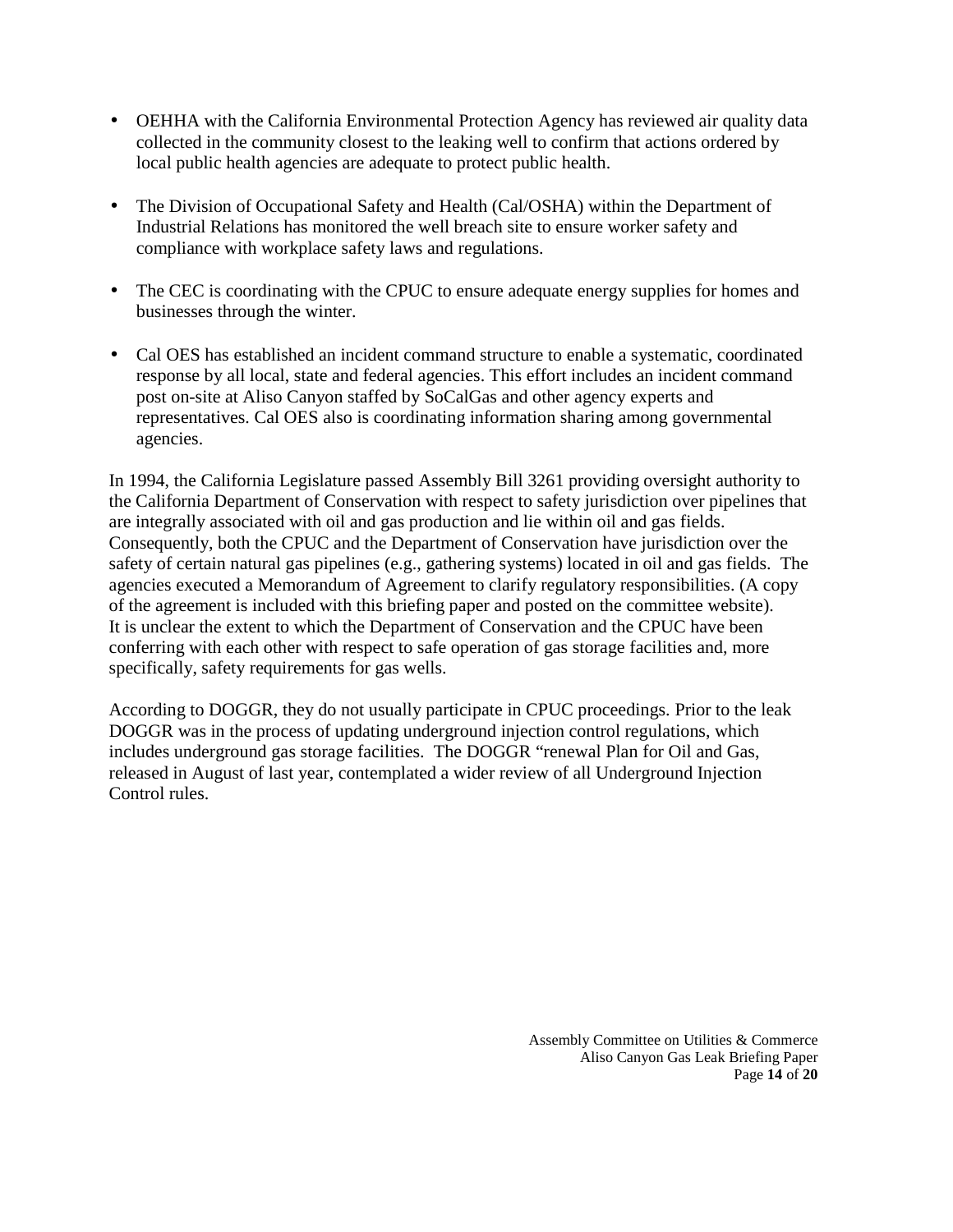#### **Appendix A**

State Statutes and Administrative Laws Applicable to Gas Storage in California Statutes and Rules are enforced by the California Department of Conservation (State & Federal)

#### California Public Resources Code Section 3106:

- Directs the Department of Conservation to supervise the drilling, operation, maintenance, and abandonment of wells and the operation, maintenance, and removal or abandonment of tanks and facilities attendant to oil and gas production so as to prevent, as far as possible, damage to life, health, property, and natural resources; damage to underground oil and gas deposits from infiltrating water and other causes; loss of oil, gas, or reservoir energy, and damage to underground and surface waters suitable for irrigation or domestic purposes by the infiltration of, or the addition of, detrimental substances.
- Also directs the Department of Conservation to supervise the drilling, operation, maintenance, and abandonment of wells so as to permit the owners or operators of the wells to utilize all methods and practices known to the oil industry for the purpose of increasing the ultimate recovery of underground hydrocarbons and which, in the opinion of the supervisor, are suitable for this purpose in each proposed case.
- Requires the Department of Conservation to encourage the wise development of oil and gas resources to best meet oil and gas needs in this state.

#### California Public Resources Code Section 3403.5:

• Requires the Department of Conservation to maintain surveillance over underground gas storage facilities to insure that the original reserves are not lost, that drilling of new wells is conducted properly, and that no damage occurs to the environment by reason of injection and withdrawal of gas.

#### California Code of Regulations, Title 14, Sections 1714, 1724.6. 1724.7, and 1724.9. 1724.10 :

• Requires written approval from the Department of Conservation before any subsurface injection associated with underground gas storage can begin. The Division's regulations specify requirements that an applicant must satisfy before the Division will approve a subsurface injection project. These requirements include submission of engineering studies (including reservoir characteristics and casing diagrams), geologic studies (including structural contour and isopachous maps), and injection plans (including identification of the proposed maximum anticipated surface injection pressure and proposed monitoring system or methods to ensure no damage is occurring).

> Assembly Committee on Utilities & Commerce Aliso Canyon Gas Leak Briefing Paper Page **15** of **20**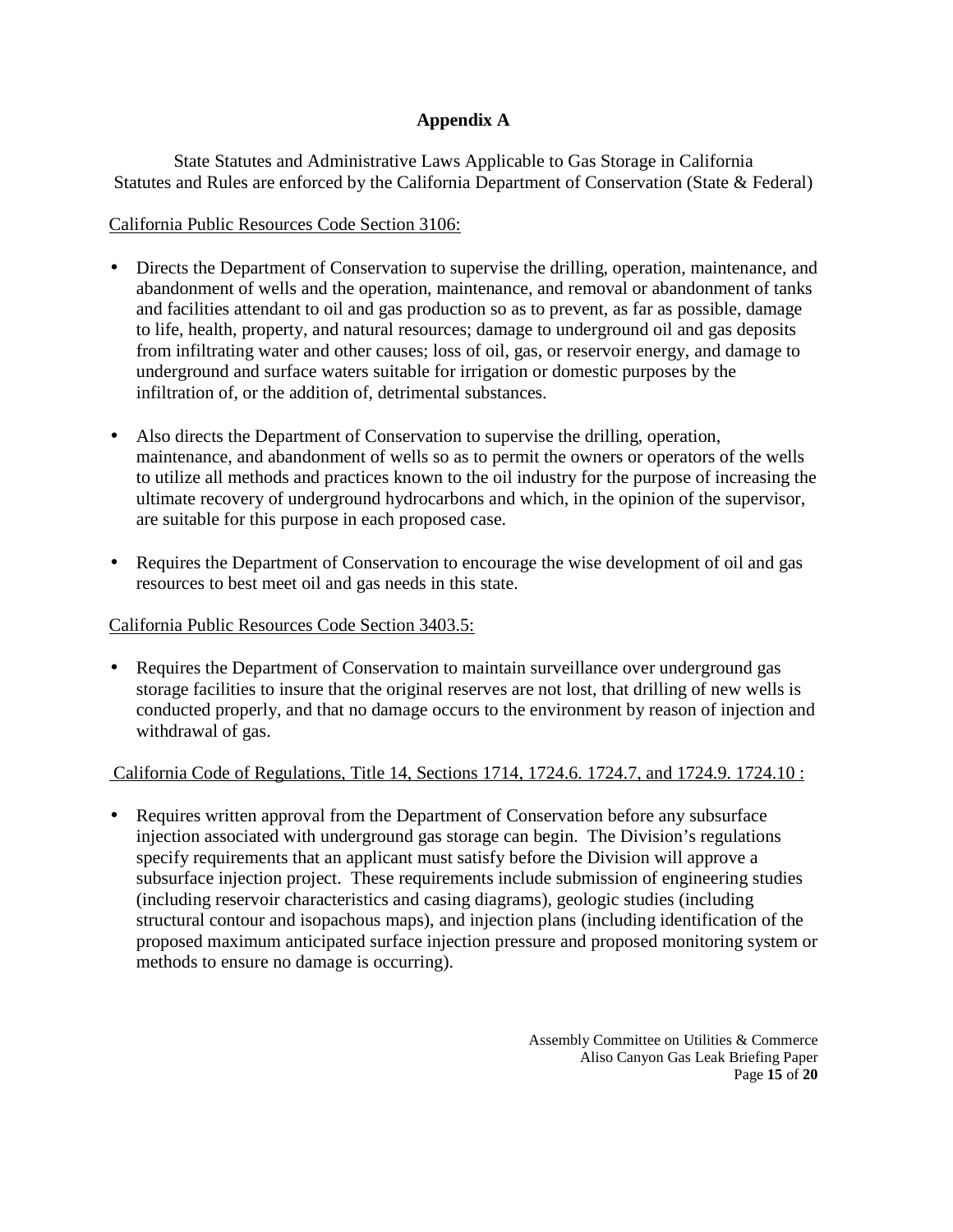- For underground gas storage projects, the applicant must also submit additional information about the proposed storage reservoir, a list of proposed surface and subsurface safety devices and measures to ensure the safety of the project, and the proposed waste water disposal method.
- Approved injection projects are subject to additional filing, notification, operating and testing requirements throughout their operational lifespan. Among other requirements, Division regulations provide that all piping, valves and facilities shall meet or exceed design standards for the maximum anticipated injection pressure, and shall be maintained in a safe and leakfree condition. Accurate operating pressure gauges or recording devices must be available at all times, and wells must be equipped for installation and operation of such devices. The operator must perform tests to establish the maximum allowable surface injection pressure and mechanical integrity of the well, and maintain data to establish that no damage to life, health, property or natural resources is occurring by reason of the injection project.

#### United States Code of Federal Regulations Section 144.6(b):

• California has primary responsibility for regulating "Class II" underground injection wells within its jurisdiction pursuant to a program approved by the United States Environmental Protection Agency under the federal Safe Drinking Water Act. Class II injection wells include wells that inject fluids brought to the surface in connection with natural gas storage operations, and wells that inject fluids for storage of hydrocarbons which are liquid at standard temperature and pressure.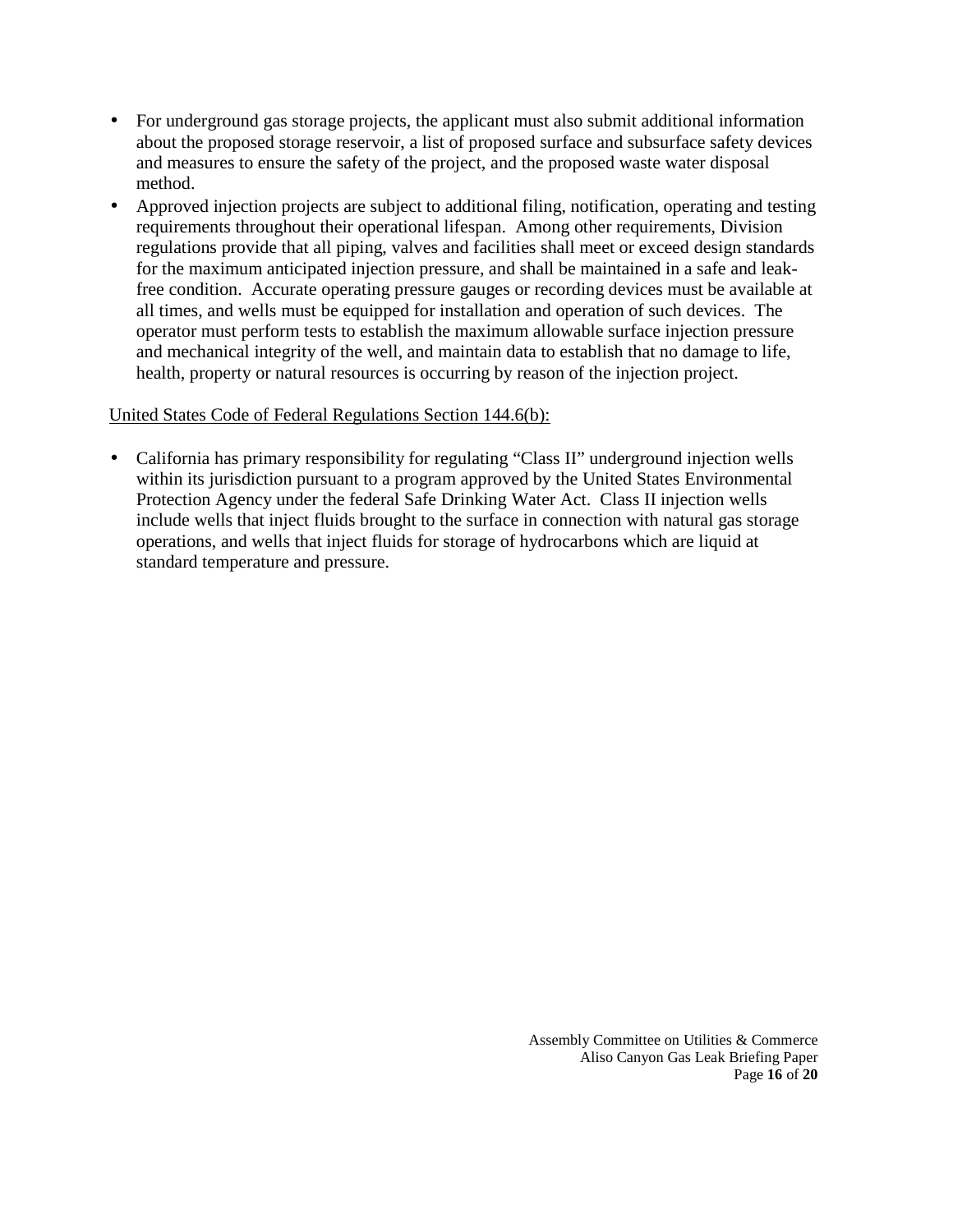#### **Appendix B**

State Statutes and Administrative Laws Applicable to Gas Storage in California Statutes and Rules are enforced by the California Public Utilities Commission

#### California Constitution - Article 12 Public Utilities

- SEC. 3. Private corporations and persons that own, operate, control, or manage a line, plant, or system for the transportation of people or property, the transmission of telephone and telegraph messages, or the production, generation, transmission, or furnishing of heat, light, water, power, storage, or wharfage directly or indirectly to or for the public, and common carriers, are public utilities subject to control by the Legislature. The Legislature may prescribe that additional classes of private corporations or other persons are public utilities.
- SEC. 5. The Legislature has plenary power, unlimited by the other provisions of this constitution but consistent with this article, to confer additional authority and jurisdiction upon the commission, to establish the manner and scope of review of commission action in a court of record, and to enable it to fix just compensation for utility property taken by eminent domain.

#### California Public Utilities Code Sections related to general regulation of a gas corporation

- Section 216. (a) "Public utility" includes every common carrier, toll bridge corporation, pipeline corporation, gas corporation, electrical corporation, telephone corporation, telegraph corporation, water corporation, sewer system corporation, and heat corporation, where the service is performed for, or the commodity is delivered to, the public or any portion thereof.
- Section 221. "Gas plant" includes all real estate, fixtures, and personal property, owned, controlled, operated, or managed in connection with or to facilitate the production, generation, transmission, delivery, underground storage, or furnishing of gas, natural or manufactured, except propane, for light, heat, or power.
- Section 222. "Gas corporation" includes every corporation or person owning, controlling, operating, or managing any gas plant for compensation within this state, except where gas is made or produced on and distributed by the maker or producer through private property alone solely for his own use or the use of his tenants and not for sale to others.
- Section 227. "Pipe line" includes all real estate, fixtures, and personal property, owned, controlled, operated, or managed in connection with or to facilitate the transmission, storage, distribution, or delivery of crude oil or other fluid substances except water through pipe lines.

Assembly Committee on Utilities & Commerce Aliso Canyon Gas Leak Briefing Paper Page **17** of **20**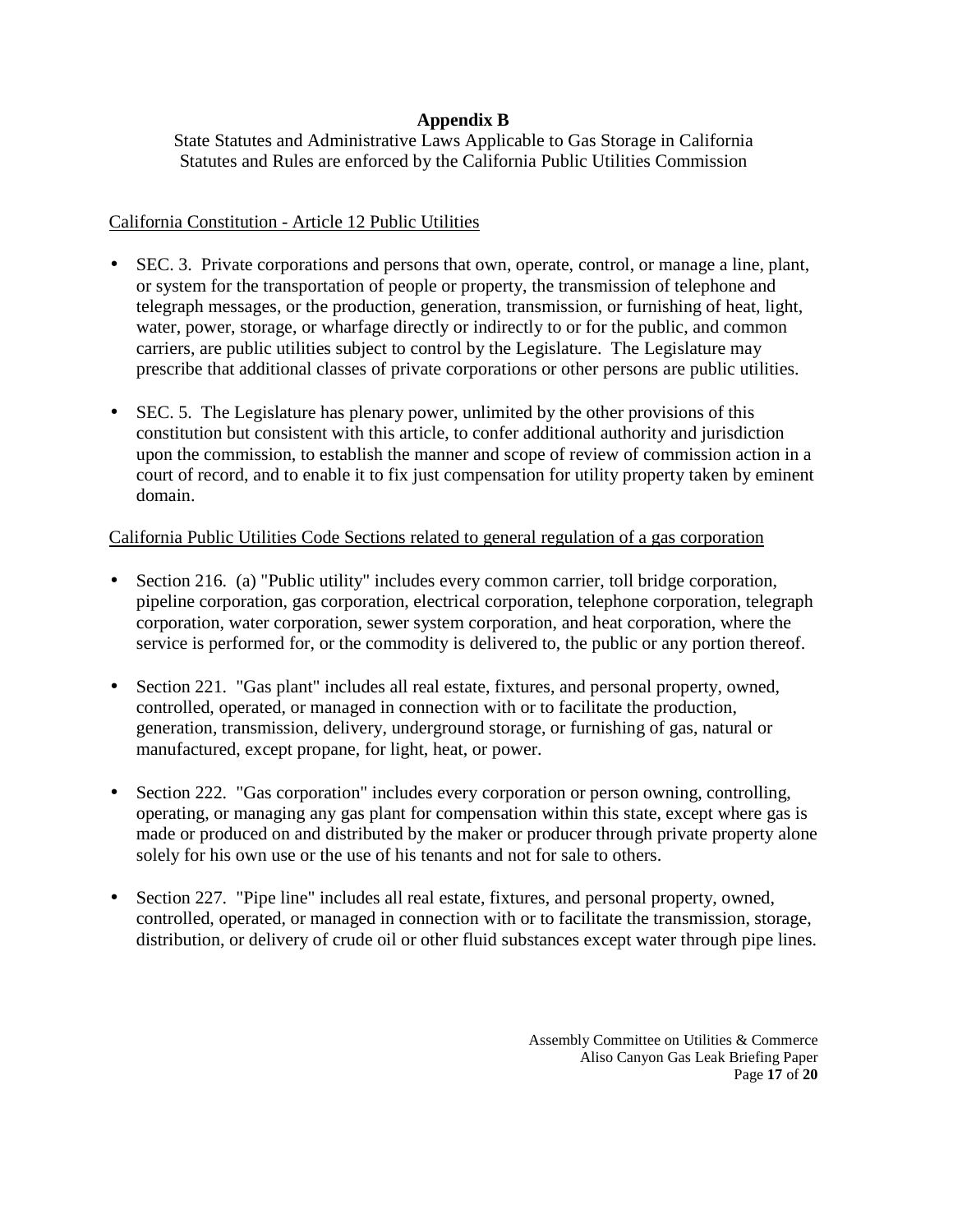- Section 228. "Pipeline corporation" includes every corporation or person owning, controlling, operating, or managing any pipeline for compensation within this state.
- Section 451. All charges demanded or received by any public utility, or by any two or more public utilities, for any product or commodity furnished or to be furnished or any service rendered or to be rendered shall be just and reasonable. Every unjust or unreasonable charge demanded or received for such product or commodity or service is unlawful.

Every public utility shall furnish and maintain such adequate, efficient, just, and reasonable service, instrumentalities, equipment, and facilities, including telephone facilities, as defined in Section 54.1 of the Civil Code, as are necessary to promote the safety, health, comfort, and convenience of its patrons, employees, and the public.

All rules made by public utility affecting or pertaining to its charges or service to the public shall be just and reasonable.

• Section 701. The commission may supervise and regulate every public utility in the State and may do all things, whether specifically designated in this part or in addition thereto, which are necessary and convenient in the exercise of such power and jurisdiction.

#### California Public Utilities Code Sections related to Pipeline Safety

• Section 955(b). The CPUC is the state authority responsible for regulating and enforcing intrastate gas pipeline transportation and pipeline facilities pursuant to Chapter 601 (commencing with Section 60101) of Subtitle VIII of Title 49 of the United States Code, including the development, submission, and administration of a state pipeline safety program certification for natural gas pipelines pursuant to Section 60105 of that chapter.

#### California Public Utilities Code Sections related to permitting New Gas Storage Facilities

• Sections 1001 et seq., require that before Applicants can construct gas storage facilities, the Commission must grant a Certificate of Public Convenience and Necessity on the grounds that the present or future public convenience and necessity require or will require construction of the Proposed Project.

#### California Public Utilities Code Sections related to encouraging purchase of natural gas produced in California

• Section 785. To the extent consistent with federal law and regulation and contractual obligations regarding other available gas, the commission shall, in consultation with the

> Assembly Committee on Utilities & Commerce Aliso Canyon Gas Leak Briefing Paper Page **18** of **20**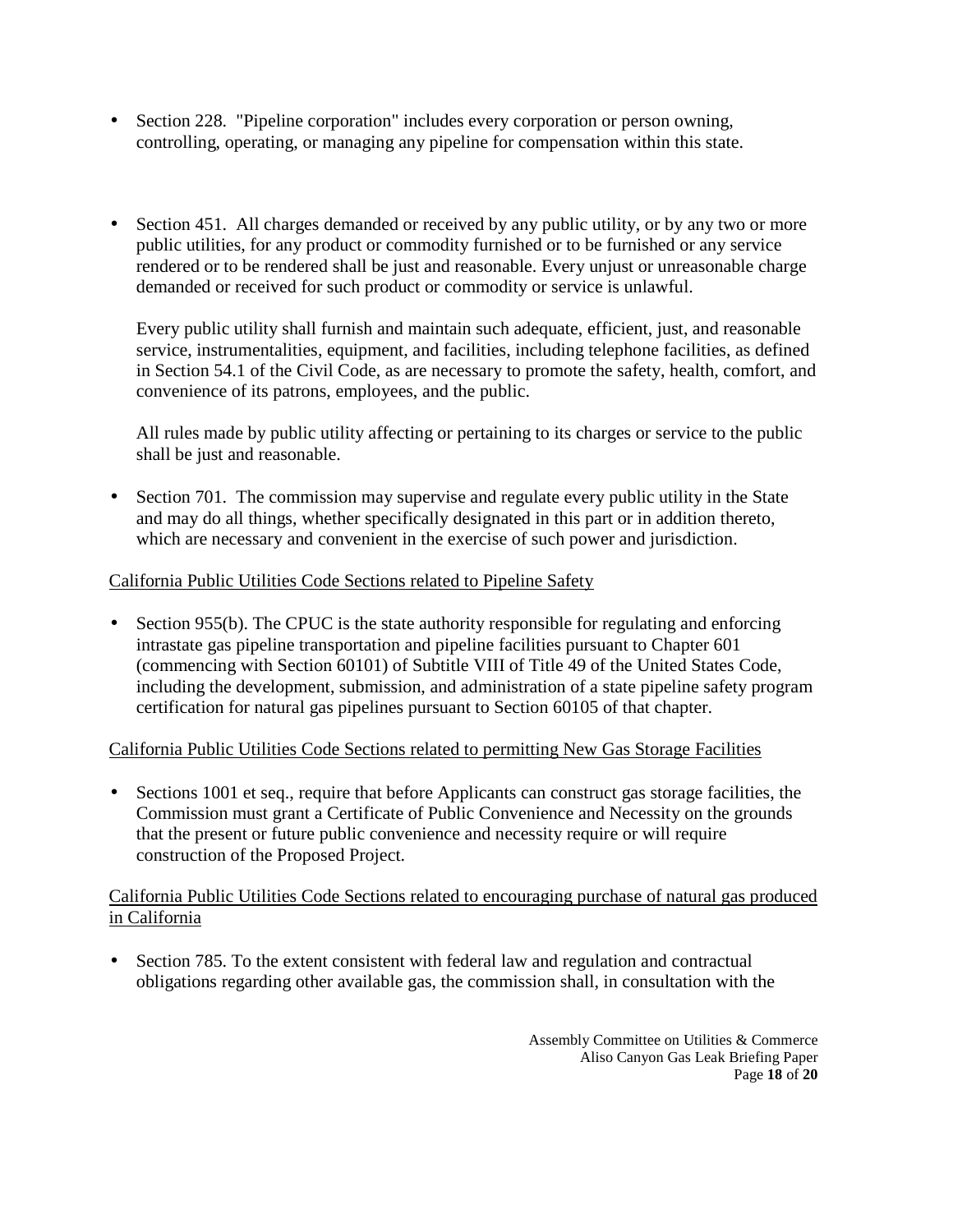Division of Oil and Gas of the Department of Conservation and with the State Energy Resources Conservation and Development Commission, encourage, as a first priority, the increased production of gas in this state, including gas produced from that area of the Pacific Ocean along the coast of California commonly known as the outer continental shelf, and shall require, after a hearing, every gas corporation to purchase that gas which is compatible with the corporation's gas plant and which is produced in this state having an actual delivered cost, measured in equivalent heat units, equal to or less than other available gas, unless this requirement will result in higher overall costs of gas or other consequences adverse to the interests of gas customers.

• 785.1. (a) The commission shall require, after a hearing, every gas corporation to revise its transportation tariffs and conditions of service to eliminate all components that assess shippers of gas produced in California for the costs of interstate transmission of gas produced outside of this state. These revisions shall eliminate direct or indirect charges for the interstate transportation of gas produced outside of this state, commonly referred to as "double demand" charges.

(b) The commission shall consider and approve tariffs consistent with subdivision (a) on or before October 1, 1994.

(c) Nothing in this section shall be construed to prohibit the commission from approving intrastate transmission tariffs which include interstate transition cost surcharges, as described in commission decisions 91-11-025 and 92-07-025, in an appropriate manner.

• 785.2. The commission shall investigate, as part of the rate proceeding for any gas corporation, impediments to the in-state production and storage of natural gas. The commission may adopt a tariff that encourages in-state production or storage of natural gas, including, but not limited to, reducing local transmission rates applicable to in-state gas blends, unless the commission finds that adopting the tariff will likely result in consequences adverse to the interests of gas customers.

#### California Public Utilities Commission General Orders (regulations)

- General Order No. 112-E State of California Rules Governing Design, Construction, Testing, Operation, and Maintenance of Gas Gathering, Transmission, and Distribution Piping Systems.
- General Order 112-5 specifies emergency response requirements for gas companies ("State") of California Rules Governing Design, Construction, Testing, Operation, and Maintenance of Gas Gathering, Transmission, and Distribution Piping Systems"). Note that Commission General Order 166 "Standards for Operation, Reliability, and Safety During Emergencies and Disasters" applies to electric utilities only.

California Public Utilities Commission Decision

Assembly Committee on Utilities & Commerce Aliso Canyon Gas Leak Briefing Paper Page **19** of **20**